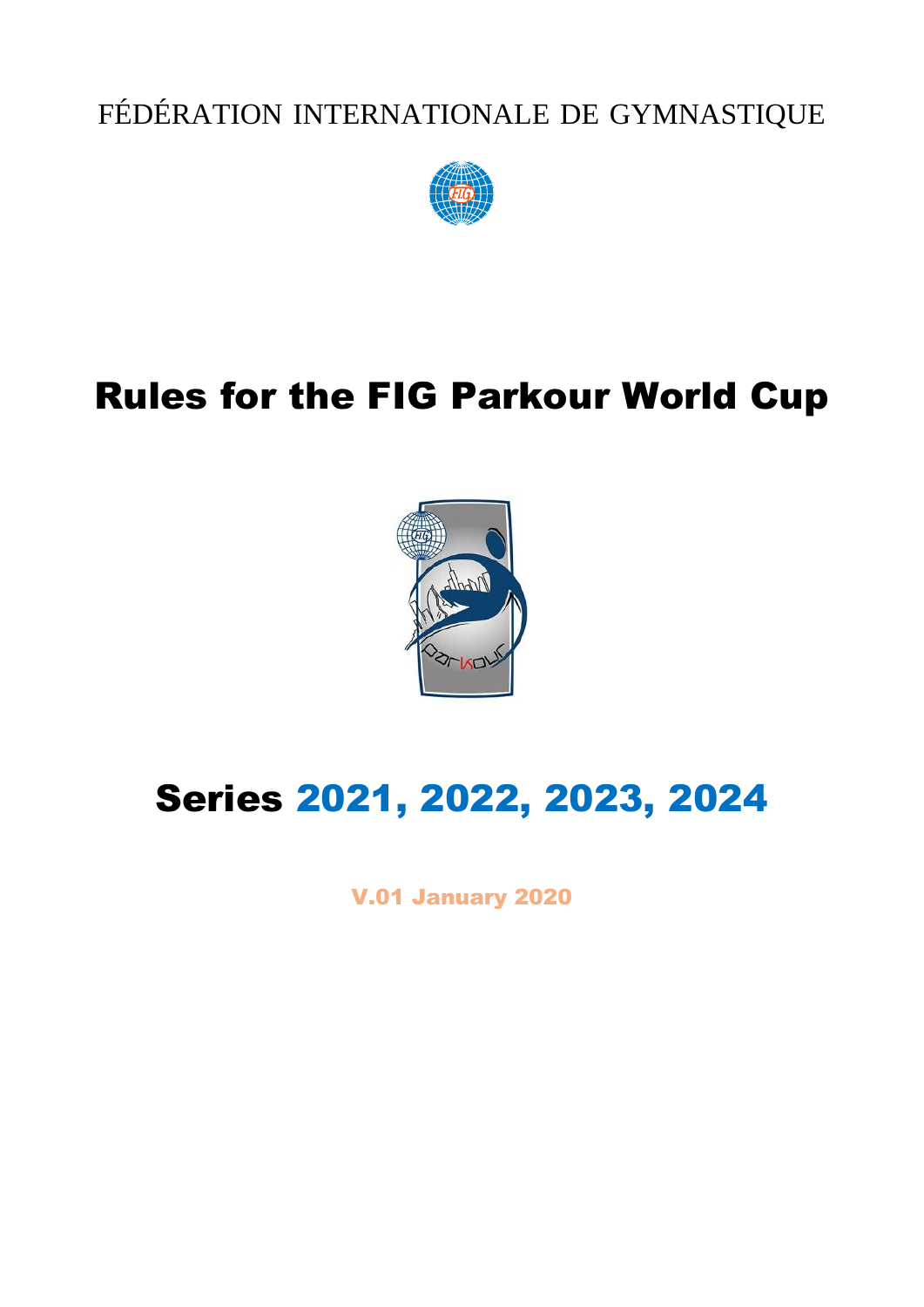# **Table**

| <b>Art. 1</b>  |                                                                              |  |
|----------------|------------------------------------------------------------------------------|--|
| <b>Art. 2</b>  | Rights and Advantages of FIG Parkour World Cup Competitions 3                |  |
| <b>Art. 3</b>  |                                                                              |  |
| Art. 4         |                                                                              |  |
| <b>Art. 5</b>  |                                                                              |  |
| Art. 5.1       |                                                                              |  |
| Art. 5.2       |                                                                              |  |
| Art. 5.3       |                                                                              |  |
| Art. 5.4       |                                                                              |  |
| <b>Art. 6</b>  |                                                                              |  |
| <b>Art. 7</b>  |                                                                              |  |
| <b>Art. 8</b>  |                                                                              |  |
| <b>Art. 9</b>  | Financial Obligations for the Participating Federations and FIG  6           |  |
| <b>Art. 10</b> |                                                                              |  |
| Art. 11        |                                                                              |  |
| Art. 12        |                                                                              |  |
| Art. 13        |                                                                              |  |
| Art. 14        |                                                                              |  |
| Art. 14.1      |                                                                              |  |
| Art. 14.2      |                                                                              |  |
| Art. 14.3      |                                                                              |  |
| Art. 14.4      |                                                                              |  |
| Art. 14.5      |                                                                              |  |
| Art. 15        |                                                                              |  |
| Art. 16        |                                                                              |  |
| <b>Art. 17</b> | Assignment of World Cup Points for the FIG Parkour World Cup Ranking List 10 |  |
| <b>Art. 18</b> |                                                                              |  |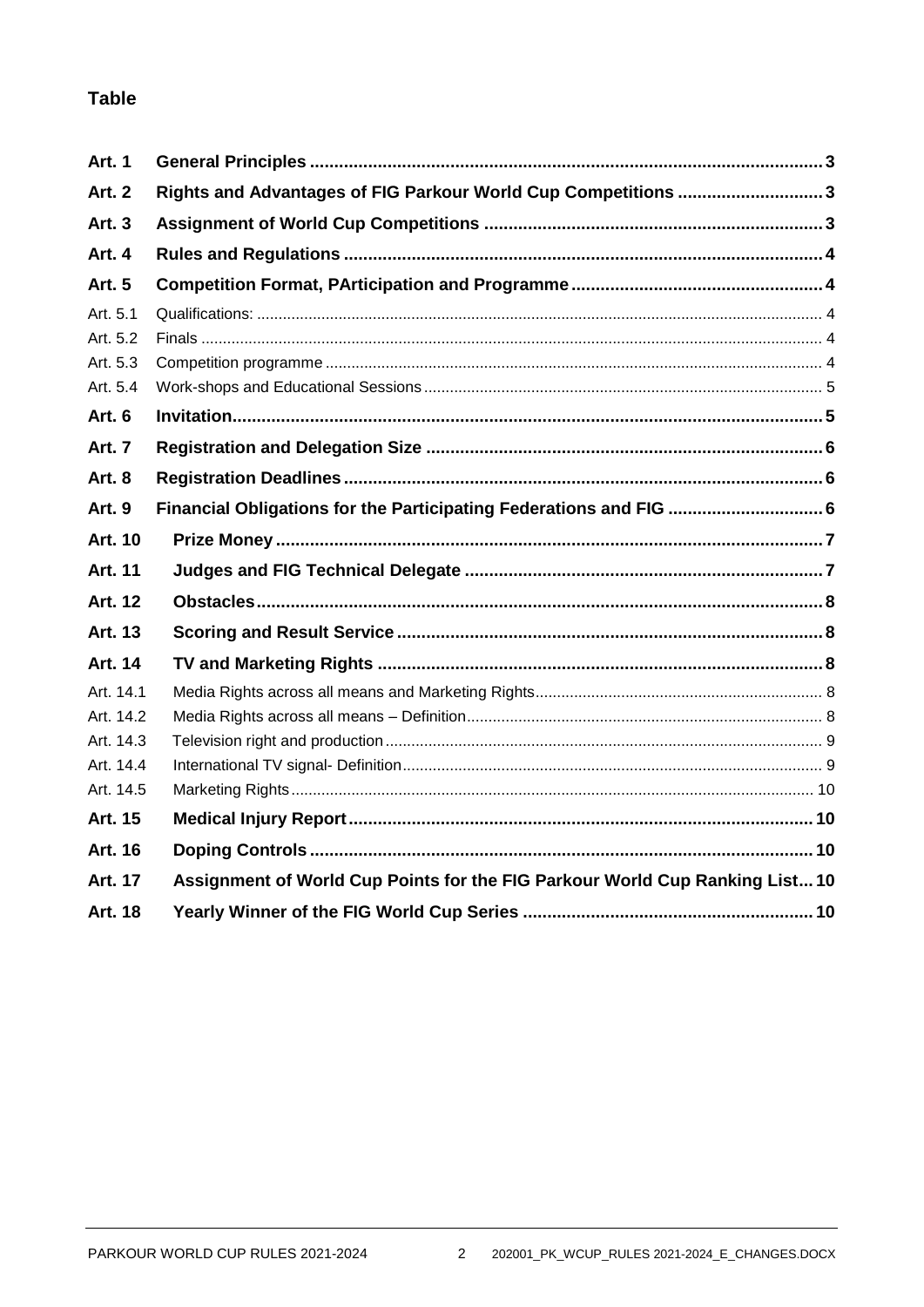# <span id="page-2-0"></span>**ART. 1 GENERAL PRINCIPLES**

During the Cycle 2021-2024, four **2020** a FIG Parkour World Cup Series (Parkour Speed and Freestyle) will be organised, with maximum 4 several events to be held between April and November. Some of these events may be organised in cooperation with FISE at their World Action Sports Festivals. Part of the programme of these Festivals may be e. g. other urban sports such as BMX Freestyle Park, Skateboard, MTB Slopestyle, BMX Freestyle Flatland, Roller and Sport climbing and others, which are organized in cooperation with the respective recognized IF's.

The World Cup competitions are staged in attractive and well-known cities, with guaranteed TV coverage. Their aim is to promote FIG Parkour and showcase the very best athletes in a media and public friendly surrounding. The events will take place in the same city and if possible at the same date every year.

At each event, the athletes will have the opportunity to win prize money and World Cup points which will result in separate Parkour World Cup Series Ranking Lists for Speed and Freestyle for every year.

The 2 best results (regardless of the number of competitions the athlete participated in) per year are taken into consideration to determine the winner of the annual World Cup Series.

## <span id="page-2-1"></span>**ART. 2 RIGHTS AND ADVANTAGES OF FIG PARKOUR WORLD CUP COMPETITIONS**

- Each event will use the official title of "FIG Parkour World Cup"
- Each event will contribute points to the FIG Parkour World Cup Series Ranking List.
- Each event will be considered as an official FIG event.
- Each event will be listed in the official FIG calendar of events.
- The event dates will be protected by FIG.
- Each event will be announced in the FIG *World of Gymnastics* magazine.
- Each event will be published on the FIG official website [\(www.gymnastics.sport\)](http://www.gymnastics.sport/).
- The Directives and invitations of each event will be published by FIG directly to all eligible member federations and updated regularly in FIG's communication platforms.
- The FIG Office will send information to all FIG Member Federations by e-mail and/or through the official FIG website.
- The Local Organizing Committee of each event / FISE will be entitled to use the FIG logo on official communications, posters and programme. This does not apply for any selling item (i.e. T-shirts, souvenirs, etc.).
- The Local Organizing Committee of each event / FISE will be entitled to require assistance from the official FIG Parkour Technical Delegate and the FIG EC Member (if appointed).
- <span id="page-2-2"></span>– Each event will be included in the official FIG result service system (publication of the results on the FIG website).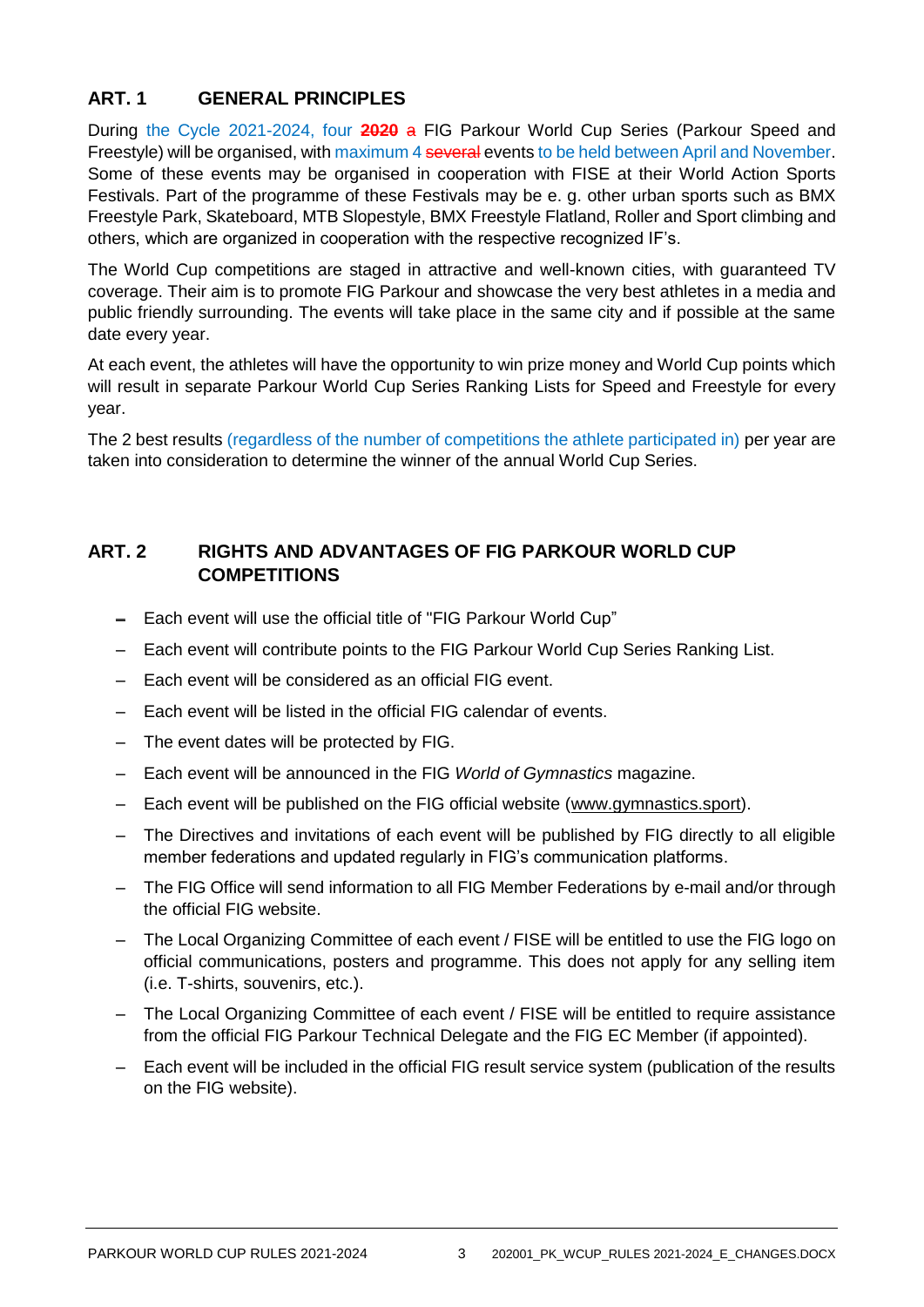# **ART. 3 ASSIGNMENT OF WORLD CUP COMPETITIONS**

The FIG Executive Committee will assign the World Cup events and has empowered the Presidential Commission to finalize any contracts with FISE or any hosting federations.

# <span id="page-3-0"></span>**ART. 4 RULES AND REGULATIONS**

The competition must be organized under the following FIG rules, as valid in the year of the competition, except for any deviation mentioned in these FIG Parkour World Cup Rules:

- Statutes
- Code of Ethics
- Code of Conduct
- Technical Regulations (Sections 1 and 7)
- License Rules
- Code of Points for Parkour
- General Judges' Rules
- Specific Judges' Rules for PK
- Medical Organization of the FIG Competitions and Events
- Anti-Doping Rules
- Media Rules
- Apparatus Norms (to be completed for PK)
- Rules for Advertising and Publicity
- Accreditation Rules
- Event Safeguarding Framework
- Rules for Awards Ceremonies

<span id="page-3-1"></span>and subsequent decisions of the FIG Executive Committee.

## **ART. 5 COMPETITION FORMAT, PARTICIPATION AND PROGRAMME**

The FIG Parkour World Cup events include the following format and programme:

#### <span id="page-3-2"></span>**Art. 5.1 Qualifications**

Qualifications Speed and Freestyle, separate ranking for men and women. The competitions are carried out according to the Technical Regulations (Section 7, Art. 1.2).

#### <span id="page-3-3"></span>**Art. 5.2 Semi-Finals and Finals**

For Semi-Finals Speed, Finals Speed and Finals Freestyle, the rules outlined in the Technical Regulations (Section 7, Art. 1.2) apply. Should no athlete from the host country qualify for the Speed Semi-Finals or Freestyle Finals, 1 wildcard per event is assigned with the following stipulation:

<span id="page-3-4"></span> Wildcards will receive prize money and medals, but no World Cup points if ranked accordingly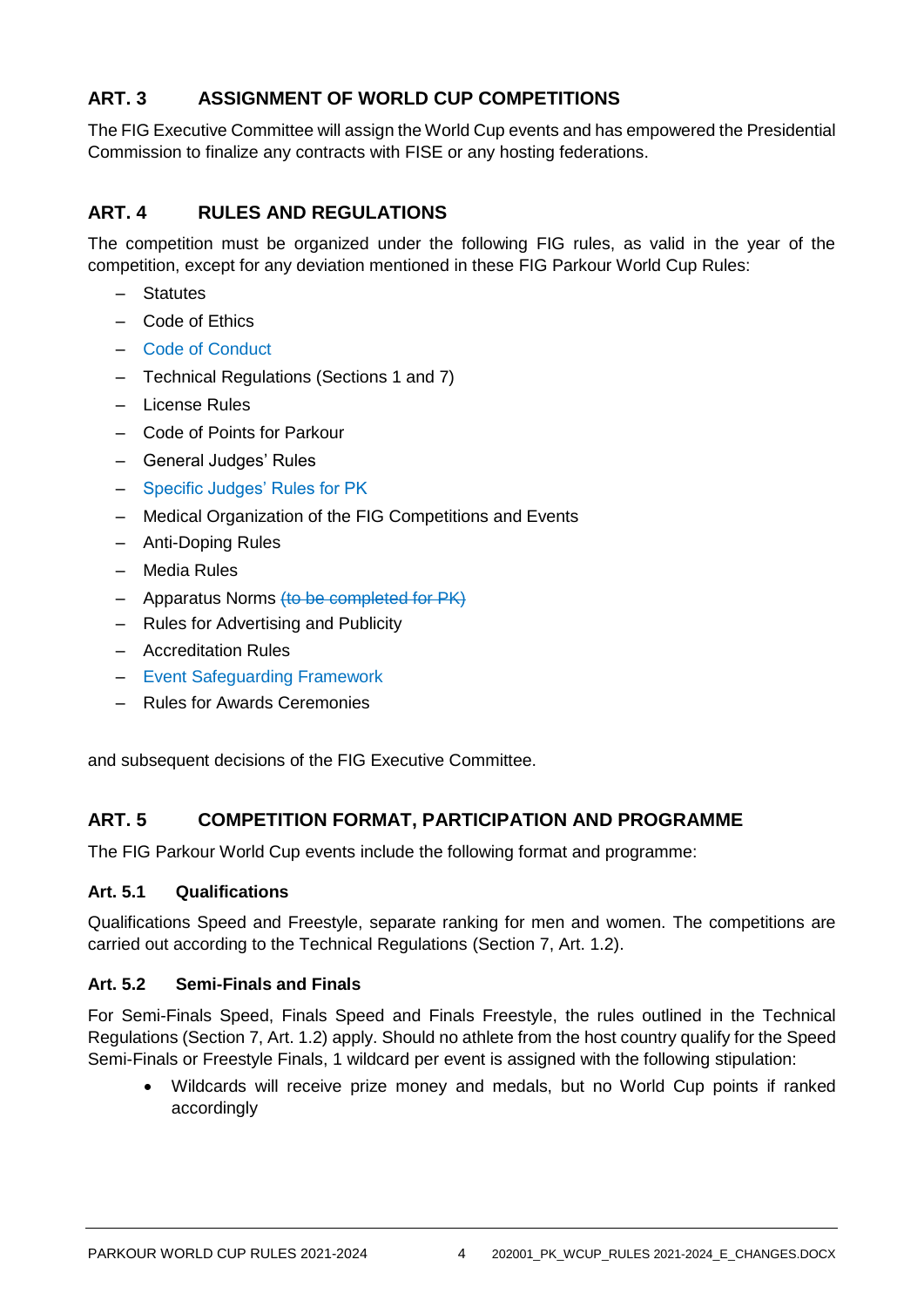**Art. 5.3 Competition programme** (note: arrival day could be on day earlier as determined by FIG)

| Day 1                | Day 2                                                   | Day 3                                                    | Day 4                                                      | Day 5     |
|----------------------|---------------------------------------------------------|----------------------------------------------------------|------------------------------------------------------------|-----------|
| Arrival and training | Speed:<br>Qualifications (1 or<br>2 runs)<br>Freestyle: | Speed:<br>Semi-Finals &/or<br>Finals men<br>Medal Awards | Speed:<br>Semi-Finals &/or<br>Finals women<br>Medal awards | Departure |
|                      | Qualifications (1 or<br>2 runs)                         | Freestyle:<br>Finals women<br><b>Medal Awards</b>        | Freestyle:<br>Finals men<br><b>Medal Awards</b>            |           |

Programme for 3 competition days: (the order of events on each day can be altered with FIG approval)

Programme for 2 competition days: (the order of events on each day can be altered with FIG approval) Example 1:

| Day 1                | Day 2                                                                                                                                                                                                   | Day 3                                                                                                                                                                                                   | Day 4     |
|----------------------|---------------------------------------------------------------------------------------------------------------------------------------------------------------------------------------------------------|---------------------------------------------------------------------------------------------------------------------------------------------------------------------------------------------------------|-----------|
| Arrival and training | Speed m:<br>Qualifications (1 or 2 runs)<br>Freestyle w:<br>Qualifications (1 or 2 runs)<br>Speed:<br>Semi-Finals &/or Finals m<br><b>Medal Awards</b><br>Freestyle:<br>Finals w<br><b>Medal Awards</b> | Speed w:<br>Qualifications (1 or 2 runs)<br>Freestyle m:<br>Qualifications (1 or 2 runs)<br>Speed:<br>Semi-Finals &/or Finals w<br><b>Medal Awards</b><br>Freestyle:<br>Finals m<br><b>Medal Awards</b> | Departure |

Example 2:

| Day 1                | Day 2                                                                                        | Day 3                                                                                                                                                                                                                 | Day 4     |
|----------------------|----------------------------------------------------------------------------------------------|-----------------------------------------------------------------------------------------------------------------------------------------------------------------------------------------------------------------------|-----------|
| Arrival and training | Speed m/w:<br>Qualifications (1 or 2 runs)<br>Freestyle m/w:<br>Qualifications (1 or 2 runs) | Speed:<br>Semi-Finals &/or Finals m<br><b>Medal Awards</b><br>Freestyle:<br>Finals w<br><b>Medal Awards</b><br>Speed:<br>Semi-Finals &/or Finals w<br>Medal awards<br>Freestyle:<br>Finals men<br><b>Medal Awards</b> | Departure |

#### <span id="page-4-0"></span>**Art. 5.4 Work-shops and Educational Sessions**

<span id="page-4-1"></span>The programme of the World Cup competitions must also include activities such as showcasing, open work-shops, educational sessions and practice opportunities for the young and young-at-heart and a wider public to develop Parkour and promote the sport.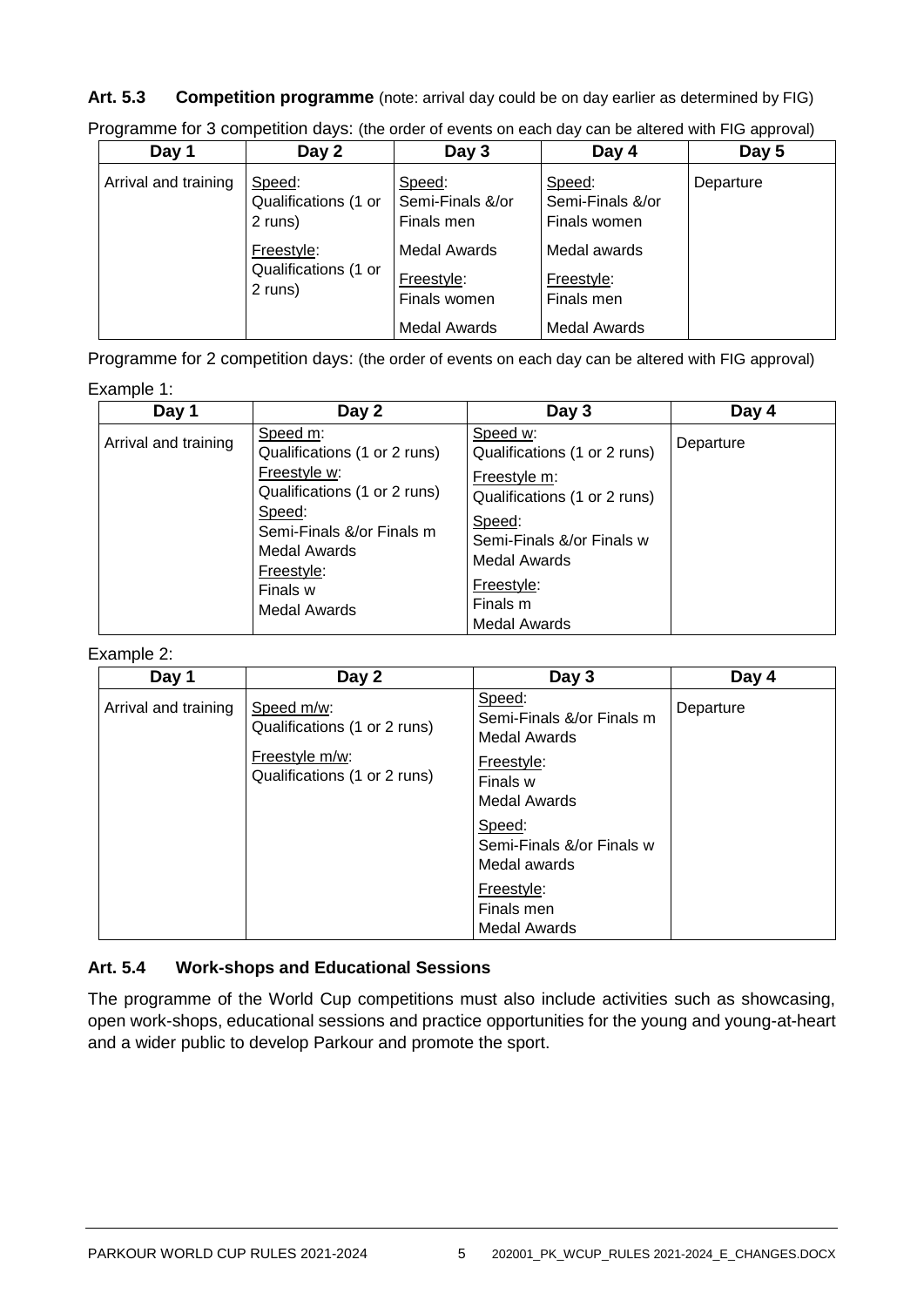## **ART. 6 INVITATION**

The FIG will invite all FIG Member Federations in good standing.

During the 2020 World Cup Series, the FIG is entitled to invite the five best ranked athletes in each event from the valid World Cup Ranking List as well as the World Champion 2020.

# <span id="page-5-0"></span>**ART. 7 REGISTRATION AND DELEGATION SIZE**

Registrations will only be accepted from FIG Member Federations; except for athletes invited directly by the FIG, subject to approval of the respective NF.

- Participation is limited to 8 total athletes per NF (4 men and 4 women). Each athlete may select to compete in the Speed and/or Freestyle events. Athletes invited directly by FIG are in addition.
- The organising member federation may participate with 12 total athletes per NF (6 men and 6 women). Each athlete may select to compete in the Speed and/or Freestyle events. Athletes invited directly by FIG are in addition.

Only senior athletes in good standing with the correct age (17 years in the year of the competition) and holding a valid FIG License at the time of registration until the end of the competitions may participate.

#### **Maximum size of delegation**

|                       | <b>Speed</b> | <b>Freestyle</b> | Total max. |
|-----------------------|--------------|------------------|------------|
| Athletes men          | $0 - 4$      | $0 - 4$          |            |
| Athletes women        | $0 - 4$      | $0 - 4$          |            |
| Head of delegation    |              |                  |            |
| Coach                 |              |                  |            |
| Medical / Paramedical |              |                  |            |

<span id="page-5-1"></span>\*Not including host federation

## **ART. 8 REGISTRATION DEADLINES**

Registrations must be made according to the instructions in the Invitation/Directives.

### <span id="page-5-2"></span>**ART. 9 FINANCIAL OBLIGATIONS FOR THE PARTICIPATING FEDERATIONS AND FIG**

Unless stated otherwise in the invitation letter and forms, the **participating federations** must pay for (see also exceptions below for the invited athletes):

- Travel costs
- Accommodation expenses
- Meals expenses
- Entry fees, if requested by the LOC and approved by the FIG.

Federations which have not fulfilled their financial obligations towards the Local Organizing Committee by the given deadline in the Invitation/Directives may still have the possibility to participate, but the LOC will not guarantee the hotel booking, meals and local transportation.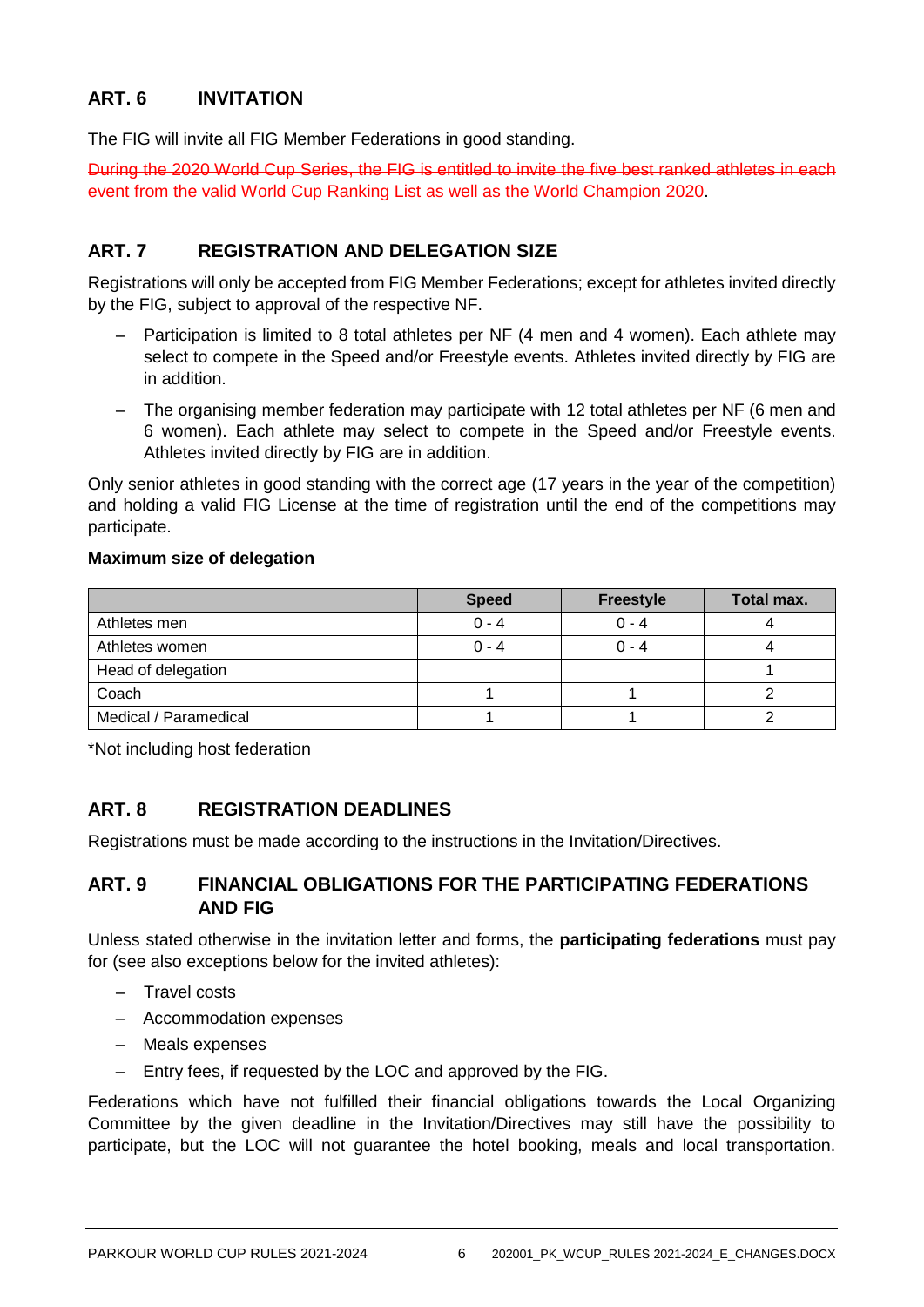Federations which have not fulfilled their financial obligations towards the Organizing Member federations upon arrival will not be accredited.

The **FIG** will pay for:

- $-$  International travel expenses (flights economy, railway 1<sup>st</sup> class), accommodation in single room including breakfast and the Per Diems (including the travel days) for the FIG PK Technical Delegate
- $-$  International travel expenses (flights economy, railway 1<sup>st</sup> class), accommodation in single room including breakfast, and the Per Diems (including the travel days) for one FIG Executive Committee member (if appointed by the FIG President).
- $-$  International travel expenses (flights economy, railway 1<sup>st</sup> class), accommodation in single room including breakfast, and the Per Diems (including the travel days) for two FIG staff members if appointed.
- $-$  Travel expenses (flights economy, railway 1<sup>st</sup> class), accommodation (twin rooms) including full board for the judges invited by the FIG.
- FIG will invite the 5 best ranked athletes competing at the event (Speed men and women, Freestyle men and women (max. 2 athletes per event Federation) of the ranking list after the last World Cup event of the previous year 2019 to two of the World Cups of the following year 2020. The FIG also invites the reigning World Champion (Speed men and women, Freestyle men and women) from the 2020 respectively the 2022 World Championships. If the World Champion does not participate, the next ranked athlete from the ranking list (after the 5 best ranked athletes) will be invited. FIG pays travel expenses, accommodation (twin rooms) including full board.
- Prize money for each competition (10.1)
- For a World Cup trophy for the winner of each ranking list.

## <span id="page-6-0"></span>**ART. 10 PRIZE MONEY**

### **Prize money to be paid by the FIG for each event**

The FIG pays the following Prize Money for each FIG Parkour World Cup event as follows for men and for women (total CHF 60'000):

|         | Speed-run           | <b>Freestyle</b>    |  |
|---------|---------------------|---------------------|--|
| Ranking | Total of CHF 15'000 | Total of CHF 15'000 |  |
|         | 7'000               | 7'000               |  |
|         | 5'000               | 5'000               |  |
| 3       | 3'000               | 3'000               |  |

No prize money, medals and World Cup Ranking Lists points will be given if there are less than 4 participating federations per event (Speed and Freestyle). This provision must be mentioned in the Directives.

If after application of the tie breaking rules outlined in the TR Section 7 there is a tie, the prize money of the tied ranks will be added and divided by the number of ties.

<span id="page-6-1"></span>The prize money and its distribution per rank are mentioned in the invitation letter.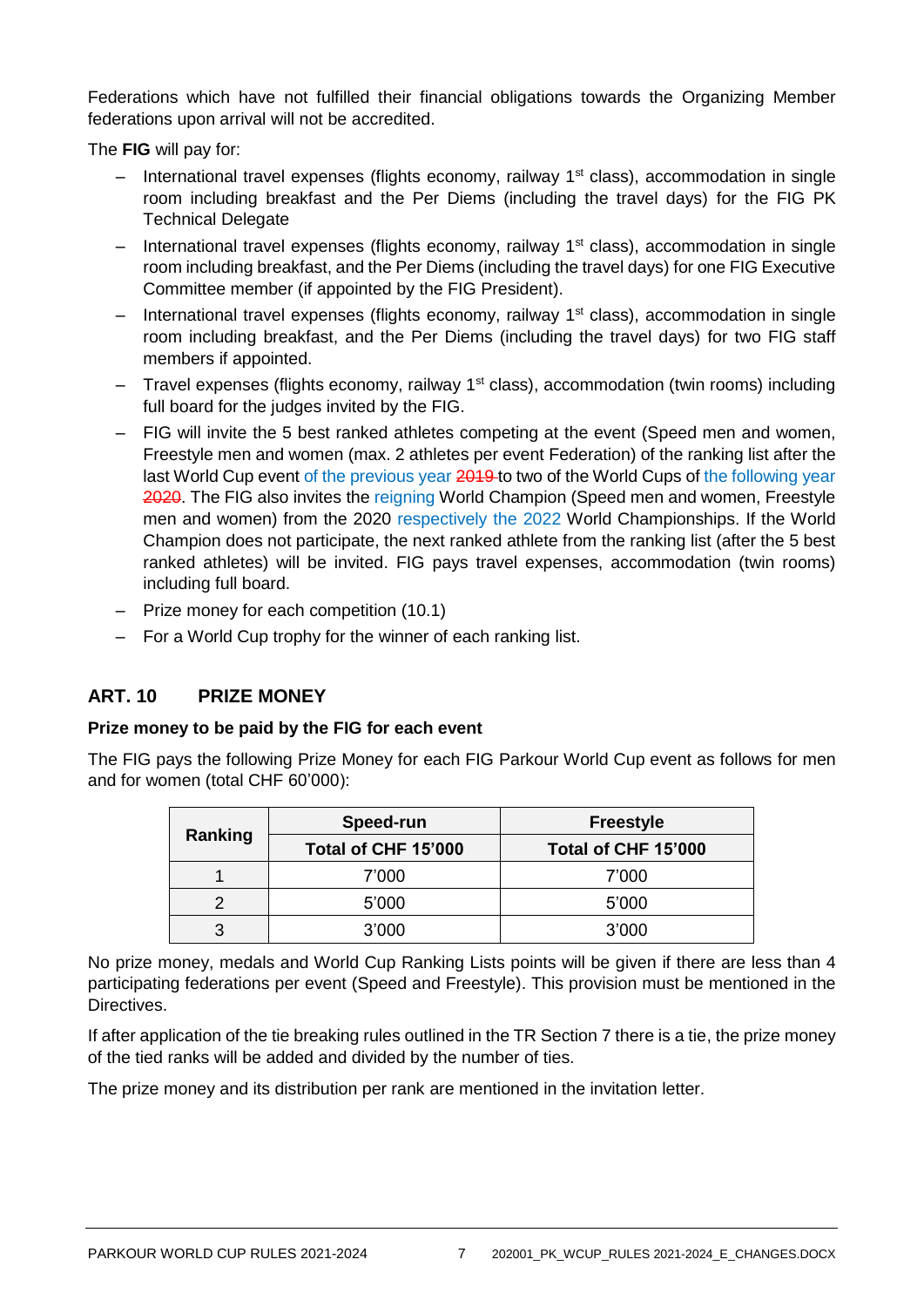# **ART. 11 JUDGES AND FIG TECHNICAL DELEGATE**

## **Technical Delegate**

The FIG will designate one Technical Delegate for each event who will grant close cooperation with the LOC or FISE and a smooth conduction of the event. The Technical Delegate must be present throughout all phases of the event.

### **Judges' Panels (4 to 5 total judges)**

Speed: 1 Chair of Judges' Panel (CJP), 1 Start Line and 2 Time Judge (ST/T), 4 check-point or line judges (CP/L)

Freestyle: 4 to 5 judges, including one judge who is also acting as CJP. One reserve judge should be planned within or outside of this quota.

The Freestyle judges are nominated by the FIG. Speed judges are drawn from the list of FIG Parkour judges, with the CJP directing their work. Any open judge positions will be nominated by FIG.

<span id="page-7-0"></span>Federations with participating athletes may send one judge at their own expense.

# **ART. 12 OBSTACLES**

For the FIG World Cup events in cooperation with FISE, FIG will provide the obstacles.

The course will be set up by the provider/the LOC overseen by the FIG Technical delegate.

<span id="page-7-1"></span>During the competitions, the TD is responsible for the security of the course.

# **ART. 13 SCORING AND RESULT SERVICE**

FIG will provide a scoring and result system, including a high quality video system (see Technical Regulations, Section 1, Art. 4.11.4.1) which allows the recording, storage and provision of compilation of the recorded images.

The Technical Delegate is responsible that the results of the competition, signed by him, are sent by e-mail to the FIG Office and the LOC/FISE immediately after the end of the respective competitions.

The results and the updated World Cup Ranking Lists will be published on the FIG website within 24 hours after the end of the respective competitions.

# <span id="page-7-2"></span>**ART. 14 TV AND MARKETING RIGHTS**

For the events hosted by FISE, the TV- and Marketing rights, TV-production will adhere to the contract between FIG and FISE.

For all other events the following rules apply:

## <span id="page-7-3"></span>**Art. 14.1 Media Rights across all means and Marketing Rights**

Media Rights across all means and reproduction rights together with publicity and marketing rights concerning the Parkour World Cup events are the property of the FIG.

## <span id="page-7-4"></span>**Art. 14.2 Media Rights across all means – Definition**

The right during the Term to Exploit Footage of the Event throughout the Territory in any format and by all means, media and technologies (whether now known or invented) via any service and in any form for any purpose that FIG shall determine (including, without limitation, free and pay services, in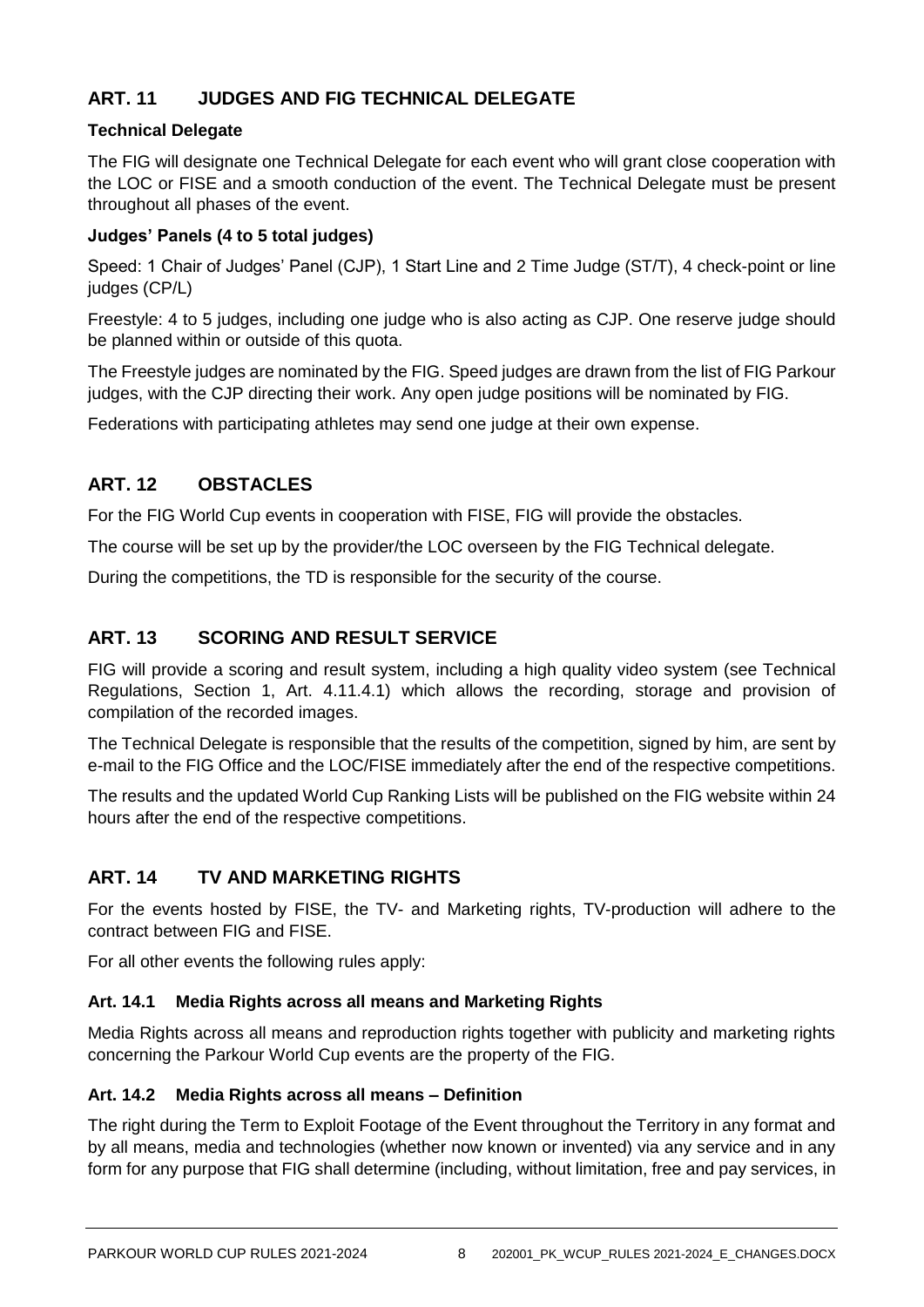the form of or via services which include any enhanced or interactive functionality and whether linear or on-demand and in whole and in part (including without limitation in the form of clips and highlights).

### <span id="page-8-0"></span>**Art. 14.3 Television right and production**

Television coverage is compulsory.

The Organizing Member Federation must guarantee the production of a basic feed (international signal). The International signal must be available for the FIG and its Right holders free of charge at the international Broadcasting Centre or at the Gateway without any limitations and free of any access fees.

FIG releases all National Media Rights across all means to the Organizing Member Federation. The Media rights are released free of charge and granted exclusively for a period of until one week after the competition and then on a non-exclusive basis until one year after the event. Then the rights are back with the FIG.

The release of the Rights shall only be effective under the condition that:

- The Organizing Member Federation submits National Rights contracts to the FIG for written approval prior to signature.
- Each Organizing Member Federation undertakes to provide the FIG Office with the contact details of the Host-Broadcaster at least six months prior to the event.
- Each Organizing Member Federation undertakes to provide the FIG Office with a copy of the basic feed (international signal) immediately after the end of the competition on site to the FIG representative or agent. These footages are supplied to the FIG free of charge. Production costs and postage are at the cost of the Organizing Member Federation. FIG may use the footage at its discretion.

The International Media Rights across all means remain with the FIG.

### <span id="page-8-1"></span>**Art. 14.4 International TV signal- Definition**

The International TV Signal shall be produced in accordance with the following:

- the International TV Signal shall be an integrated, complete, uninterrupted and continuous Live television feed produced to a first class professional sports broadcasting standard, using a minimum of six cameras in 16:9 format (but 4:3 protected and explicitly excluding letterbox format) and include coverage not only of the competition but also of any award ceremonies;
- the International TV Signal shall include slow motion replays, full graphics with all graphics text in English, including but not limited to starting numbers, starting lists, names of competitors, results, in accordance with applicable laws and regulations, international sound with necessary related background sound effects on at least two audio tracks;
- the International TV Signal shall not include any domestic elements which would not be acceptable for international broadcast such as commercial elements, in-vision presenters, talking heads, interviews, commercial breaks and black holes or any other elements which may hinder ability to exploit the Rights;
- the International TV Signal must include full duration coverage of the Finals with award ceremonies and shall start at least fifteen (15) minutes prior to the commencement of the competition.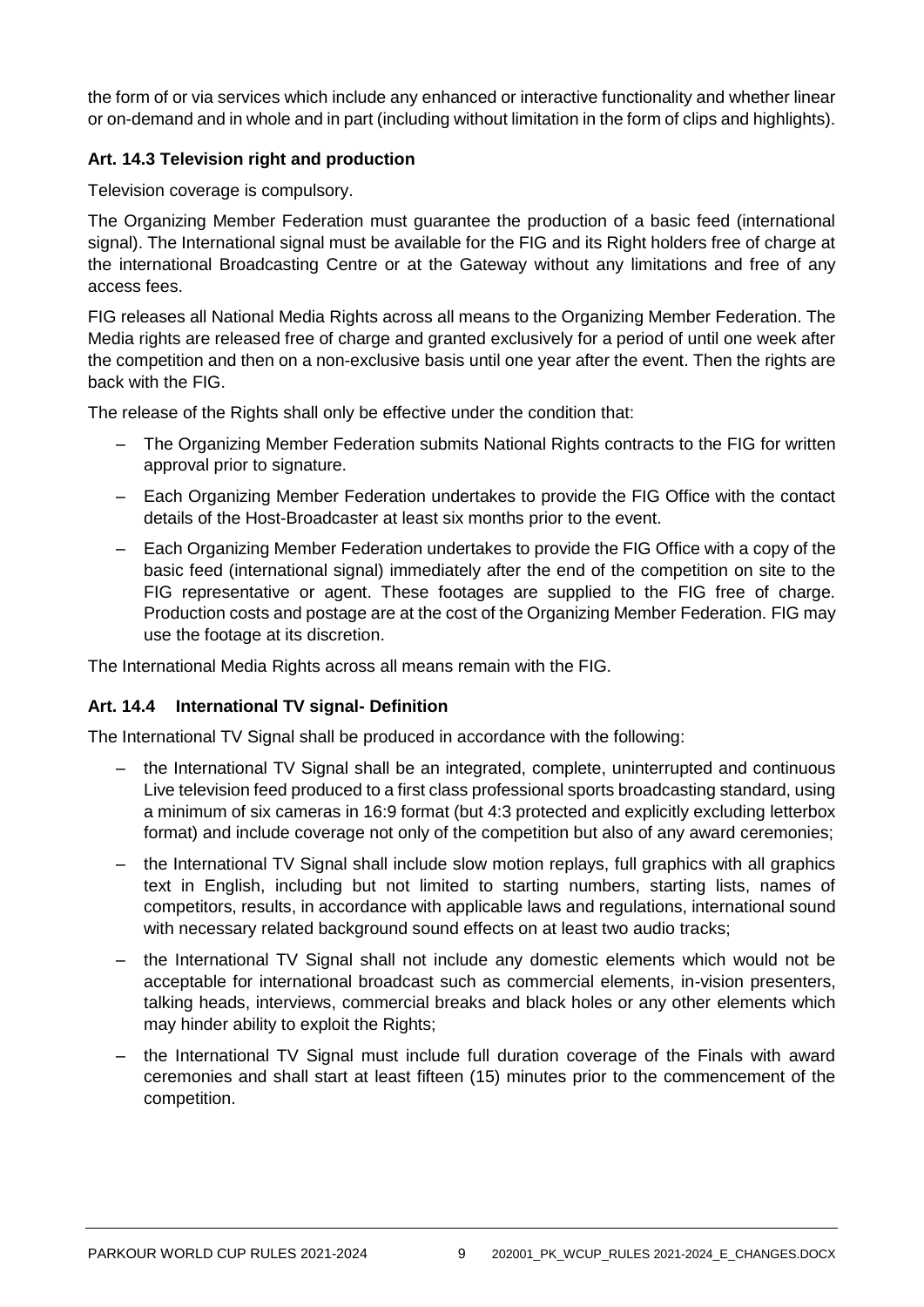### <span id="page-9-0"></span>**Art. 14.5 Marketing Rights**

For the 2021-2024 series, the FIG releases all Marketing rights (including the publicity space on the apparatus) free of charge to the Organizing Member Federation. It is understood that the FIG Advertising and Publicity Norms must be respected.

# <span id="page-9-1"></span>**ART. 15 MEDICAL INJURY REPORT**

The FIG Technical Delegate must provide an Athlete's injury summary report and all related injury reports or a written confirmation that no injury occurred. This report must be sent to the FIG Office under medical confidentiality within 3 days after the event.

# <span id="page-9-2"></span>**ART. 16 DOPING CONTROLS**

The LOC/FISE is responsible to organize a minimum of 6 doping controls, 3 for Women and 3 for Men at each FIG World Cup event. The collection of the samples must be made through a recognized and professional organization. The analysis must be made in a WADA recognized laboratory.

The Doping control forms must be sent to FIG Office by Doping control officer within 3 days after the event. The result management is the responsibility of the FIG.

# <span id="page-9-3"></span>**ART. 17 ASSIGNMENT OF WORLD CUP POINTS FOR THE FIG PARKOUR WORLD CUP RANKING LIST**

Separate FIG Parkour World Cup Ranking Lists for

- Speed men Freestyle men
- Speed women Freestyle women

are established of each of the three FIG Parkour World Cup competitions. This list begins with the first World Cup competition of the series and ends with the last World Cup event of the series. The two best results of the series are taken into consideration.

| <b>Rank</b> | Speed-run | <b>Freestyle</b> |
|-------------|-----------|------------------|
|             | 50        | 50               |
| 2           | 40        | 40               |
| 3           | 35        | 35               |
|             | 25        | 25               |
| 5           | 20        | 20               |
| հ           | 15        | 15               |
|             | 10        | 10               |
| О           |           | 5                |

The following World Cup Points are assigned by athlete:

If after application of the tie breaking rules outlined in the TR Section 7 there is a tie, the points of the equal ranks will be added and divided by the number of ties.

## <span id="page-9-4"></span>**ART. 18 YEARLY WINNER OF THE FIG WORLD CUP SERIES**

The yearly winner of the FIG Parkour World Cup Series is the athlete with the highest number of points of each of the World Cup Series Ranking List of the respective year, after the last event of the series, counting the 2 best results, regardless of the number of competitions the athlete participated in.